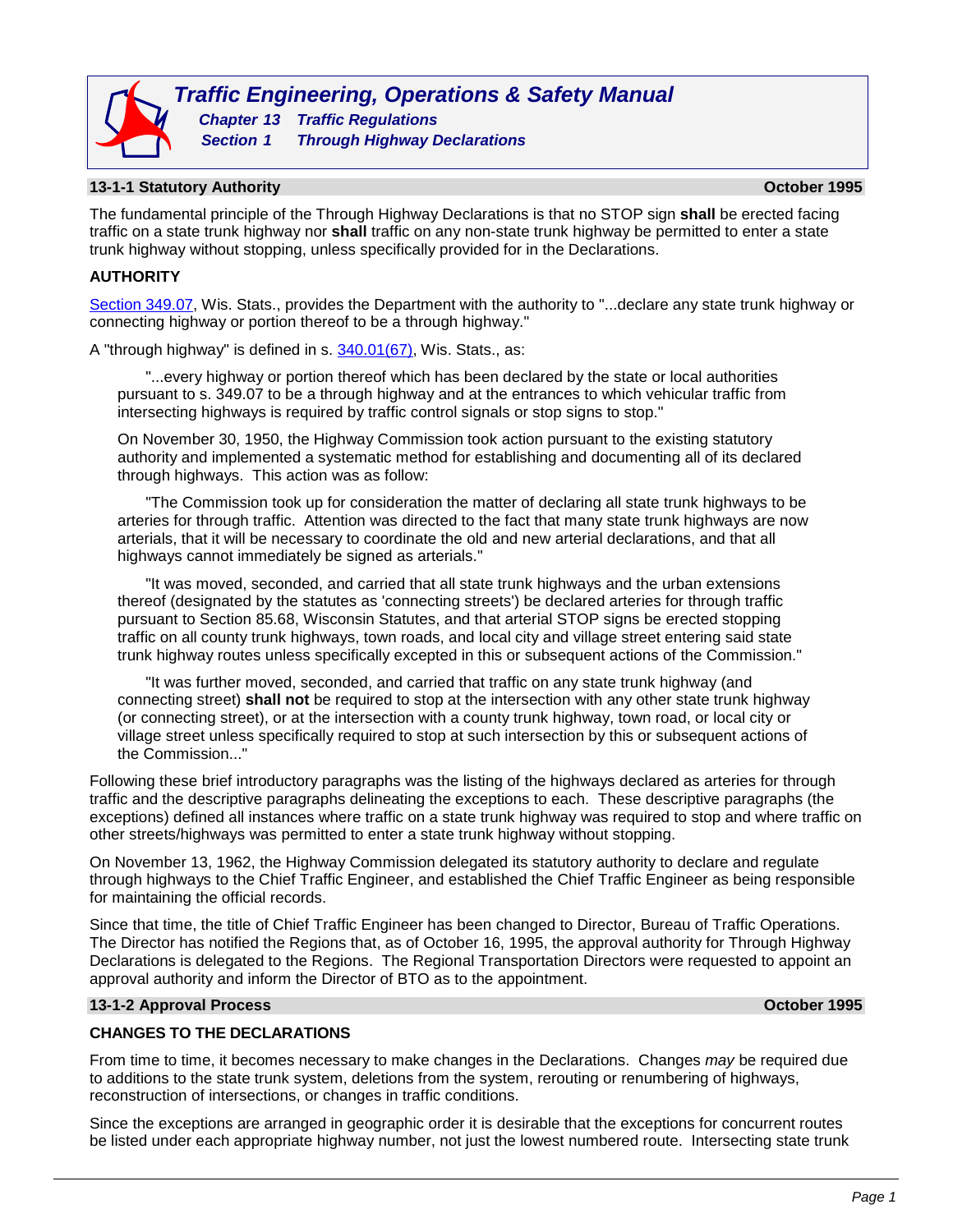highways must be investigated and exceptions corrected where necessary, under each appropriate highway number.

# **THE APPROVAL PROCESS**

Whether a proposal involves creation of a new exception paragraph, or the revision or deletion of an existing paragraph, the Region prepares their recommended exception paragraphs for each through highway route and intersection involved. The authority for approval resides with the designated Region approval authority. A copy of the approved declaration is to be sent to the Central Office of Traffic to serve as information for others, and to provide a backup record.

## **TEMPORARY CHANGES DUE TO CONSTRUCTION**

Where construction activities result in necessary temporary changes in arterial arrangements, it is suggested that the Regional office write the changes in the form of declarations as a memo to file. It is not necessary to send a copy to the Central Office.

#### **13-1-5 Declaration Format April 1996**

# **NUMBERING OF THE DECLARATIONS**

The delegation of the authority to approve through highway declarations also carries with it the responsibility for numbering the exception paragraphs in a uniform and sensible manner. The following is a recommendation on a uniform system of numbering which *should* give all the information necessary to find the paragraphs, keep them in order and identify the location to ourselves and others.

An example of the first page of each highway's declarations is given below:

| <b>Through Highway Declarations - State Trunk Highway System</b> |                                                                                                                                                                                                                                                                                                   |  |  |  |
|------------------------------------------------------------------|---------------------------------------------------------------------------------------------------------------------------------------------------------------------------------------------------------------------------------------------------------------------------------------------------|--|--|--|
| Northcentral Region, Waushara County                             |                                                                                                                                                                                                                                                                                                   |  |  |  |
| File: TH 469073                                                  |                                                                                                                                                                                                                                                                                                   |  |  |  |
| TH-4-69-073.1                                                    | Northbound traffic on State Trunk Highway 73 shall stop before entering the east<br>junction of State Trunk Highways 73 and 21.                                                                                                                                                                   |  |  |  |
|                                                                  | Installed Date: 03/31/86<br>Approved Date: 02/24/85                                                                                                                                                                                                                                               |  |  |  |
| TH-4-69-073.2                                                    | When the traffic control signal at the intersection of State Trunk Highways 73 - 21<br>(Main Street) and Saint Marie Street in the City of Wautoma, is not operating,<br>traffic on Saint Marie Street shall stop before entering the intersection.<br>Approved Date: 07/26/89<br>Installed Date: |  |  |  |

The title indicates to others what the document is, such as when it is mailed out or brought into court. The file number is condensed to be usable in Word Perfect. Each paragraph has a number which contains all the information necessary to identify its location, so that each page stands by itself. The prefix indicates it is Through Highway; the first number is the Region; the second two digits are the county number (which is listed in Figure 1); the next three digits are the highway; and the decimal is the paragraph sequence number.

Following the paragraph it is recommended that the approval date and the installation date be shown. It has also been recommended but not shown at this time that the RP number can be added for future look-up convenience, such as with a GIS system. This would certainly be a Region option.

For sections which have concurrent highways, duplicate paragraphs will be necessary under each highway.

# **EXCEPTIONS**

The exceptions appear in the list following each designated through highway. One descriptive paragraph is devoted to each intersection where an exception occurs and the paragraphs are sequentially numbered geographically for each route. If an intersection is not addressed in the exceptions, the fundamental principle of the Declarations applies: The state trunk highway does not STOP and all non-state trunk highways do.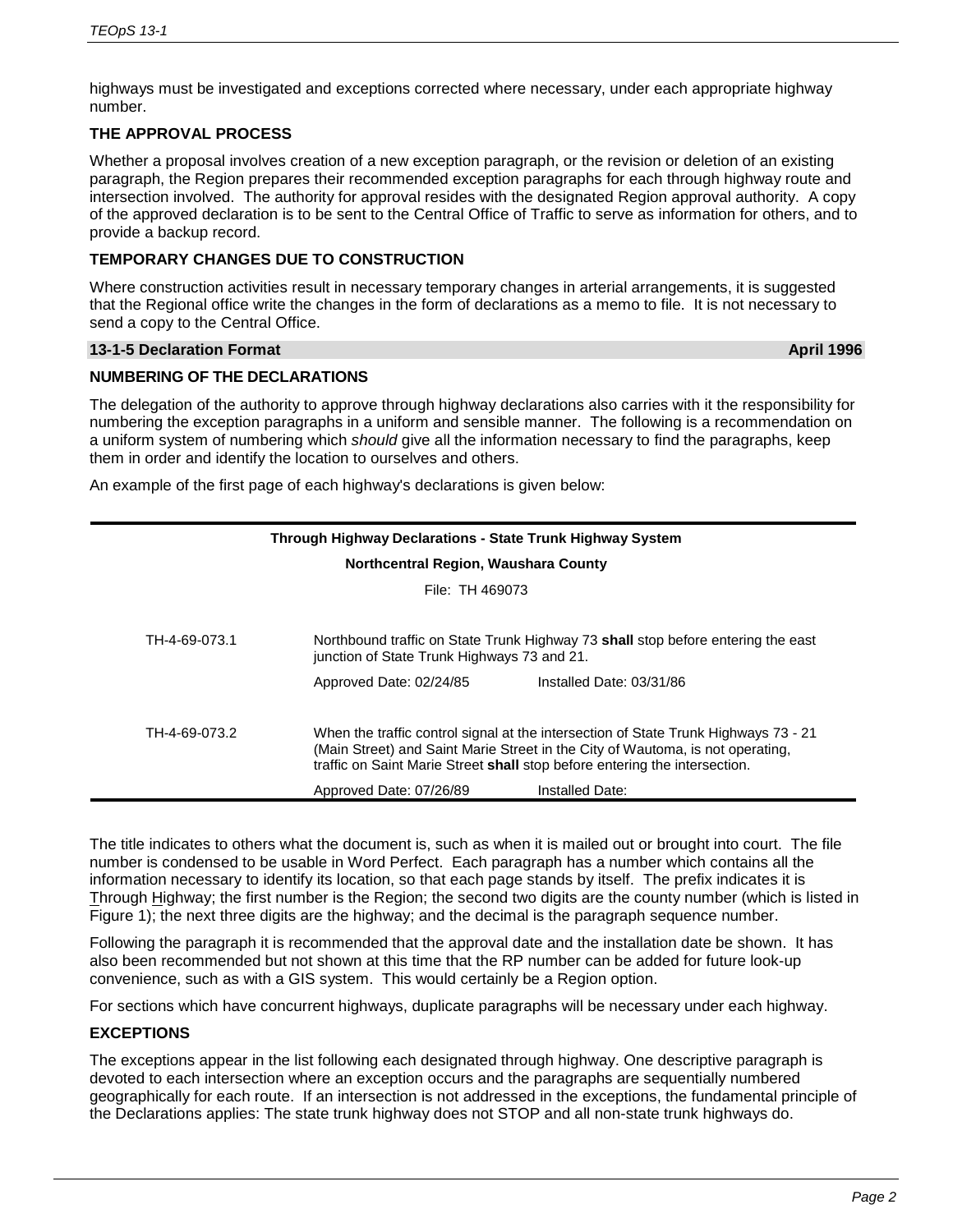The exception paragraphs for any through highway route are numbered consecutively in each Region beginning with .1. From time to time, it becomes necessary to add paragraphs within this structure. The following system is typically used:

To insert a new paragraph between paragraphs one (1) and two (2), the new paragraph becomes paragraph .1.1 as follows, or the Region *may* choose to correct the numbering each time.

## **WRITING EXCEPTIONS**

Standard writing formats have been developed for the Declarations to ensure uniformity of application and consistency of interpretation.

The basic exception paragraph takes the following form:

| North and southbound traffic on State Trunk Highway 80 shall stop before |
|--------------------------------------------------------------------------|
| entering the intersection of State Trunk Highways 80 and 60.             |
|                                                                          |

Approved Date: xxx Installed Date: yyy

1. The traffic is first identified:

*"North and southbound traffic"*

2. Then the highway on which it is moving (or in the case of turn lanes or ramps, the highway which the traffic is leaving) is identified:

*"on State Trunk Highway 80"*

3. Then the action this traffic must take is specified:

*"shall stop"*

4. Then the location where this action is to be taken is identified:

*"before entering the intersection of State Trunk Highways 80 and 60"*  (The county does not have to be repeated in each paragraph if the format at the beginning of this procedure is used.)

Within city and village limits, in addition to the highway numbers, the names of streets *may* be included in parentheses to document the location of the State Trunk Highway or Connecting Highway at the time of the action.

# **TYPICAL EXCEPTION SITUATIONS**

Many intersections present similar control situations and are merely variations of the basic exception paragraph discussed earlier. Some of these more common variations will now be addressed.

### Permitting Non-STH traffic to enter without stopping

TH-2-51-020.14 Southbound traffic on State Trunk Highway 20 **shall** stop before entering the intersection of State Trunk Highway 20 and County Trunk Highway "D", but eastbound traffic on county trunk Highway "D" **shall** not be required to stop.

Approved Date: xxx Installed Date: yyy

Permitting right turns without stopping

TH-6-47-010.2 Southbound traffic on U.S. Highway 10 (Cedar Street) **shall** stop before entering the intersection of U.S. Highway 10 (Cedar Street) and Cherry Street in the city of Prescott, but traffic making a right turn to go west on Cherry Street **shall** not be required to stop.

Approved Date: xxx Installed Date: yyy

#### Exceptions for signal flashing arrangement

TH-2-51-011.3 When the traffic control signal at the intersection of State Trunk Highway 11 (Durand Avenue), Ohio Street/Meachem Road in the city of Racine is not operating, east and westbound traffic on State Trunk Highway 11 (Durand Avenue) **shall** stop before entering the intersection.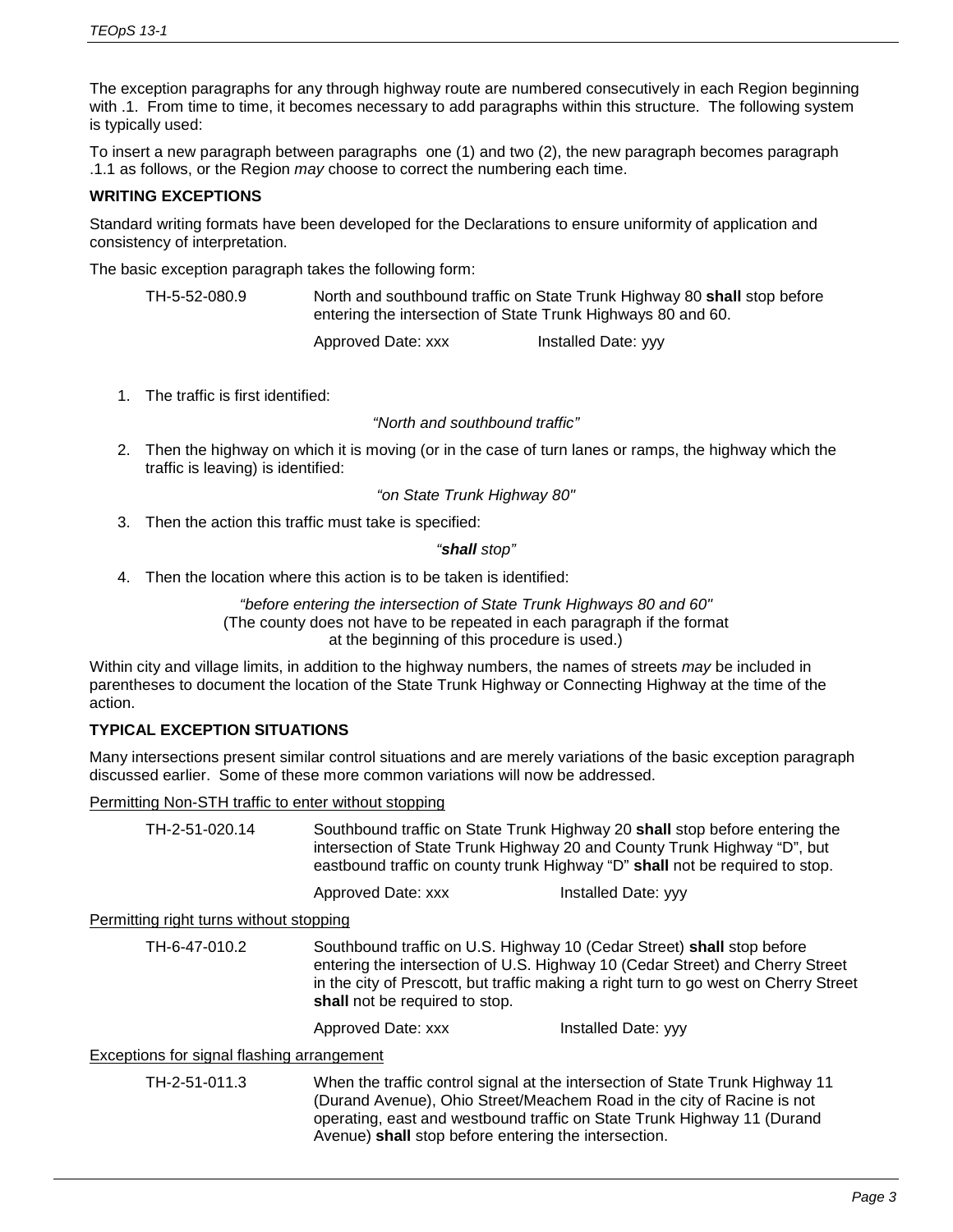Approved Date: xxx Installed Date: yyy

# Exceptions for simple interchanges

For simple interchanges the interchange can be considered as single intersection for the purpose of writing the exception. This eliminates the need to prepare an exception for each ramp intersection in the interchange. Shown below are three examples of such interchanges.

TH-4-37-051.20 North and southbound traffic on the ramps in the southeast and northwest quadrants of the interchange of U.S. Highway 51 and State Trunk Highway 153, **shall** stop before entering the intersections of the ramps and State Trunk Highway 153.

Approved Date: xxx Installed Date: yyy

This exception paragraph was included under the Through Highway listing for U.S. Highway 51, as the traffic required to stop is identifiable as U.S. Highway 51 ramp traffic. No entry is included under the Through Highway listing for STH 153, as STH 153 traffic is not required to stop at these intersections.

TH-4-49-051.15 North and southbound traffic on the ramps in the southeast and northeast quadrants of the interchange of U.S. Highway 51 and County Trunk Highway "B", **shall** stop before entering the intersections of the ramps and County Trunk Highway "B".

Approved Date: xxx Installed Date: yyy

Note that this paragraph mentions nothing about arterial controls on CTH "B". This is because CTH "B" stops at those locations and the fundamental principle of the declarations is that all non-STH traffic will be required to stop unless specifically accepted in the declarations.

```
TH-3-36-043.10 North and southbound traffic on the ramps in the southeast and northwest 
          quadrants of the interchange of Interstate Highway 43 and County Trunk 
          Highway "JJ" shall stop before entering the intersections of the ramps and 
          County Trunk Highway "JJ", but eastbound and westbound traffic on County 
          Trunk Highway "JJ" shall not be required to stop.
          Approved Date: xxx Installed Date: yyy
```
The through movement on "JJ" had to be covered.

# Exceptions of interchanges with multiple controls

The following is an example of a descriptive paragraph dealing with an individual ramp terminal within an interchange.

| TH-2-67-094.12     | Eastbound traffic on the ramp in the southwest quadrant of the interchange of<br>Interstate Highway 94 and Moorland Road, in the city of Brookfield, shall stop<br>before entering the intersection of the ramp and the southbound roadway of<br>Moorland Road, but eastbound traffic turning right to go south on Moorland<br>Road shall yield before entering the southbound roadway of Moorland Road.<br>Southbound traffic on Moorland Road shall not be required to stop. |                     |  |
|--------------------|--------------------------------------------------------------------------------------------------------------------------------------------------------------------------------------------------------------------------------------------------------------------------------------------------------------------------------------------------------------------------------------------------------------------------------------------------------------------------------|---------------------|--|
|                    | Approved Date: xxx                                                                                                                                                                                                                                                                                                                                                                                                                                                             | Installed Date: yyy |  |
| No turn on red     |                                                                                                                                                                                                                                                                                                                                                                                                                                                                                |                     |  |
| TH-1-13-051.18     | North and southbound traffic on U.S. Highway 51 in the city of Madison<br>controlled by the traffic control signal at its intersection with U.S. Highway 151<br>shall not turn right during steady red signal indications.                                                                                                                                                                                                                                                     |                     |  |
| Approved Date: xxx | Installed Date: yyy                                                                                                                                                                                                                                                                                                                                                                                                                                                            |                     |  |

# **CHANGES IN THE DECLARATIONS**